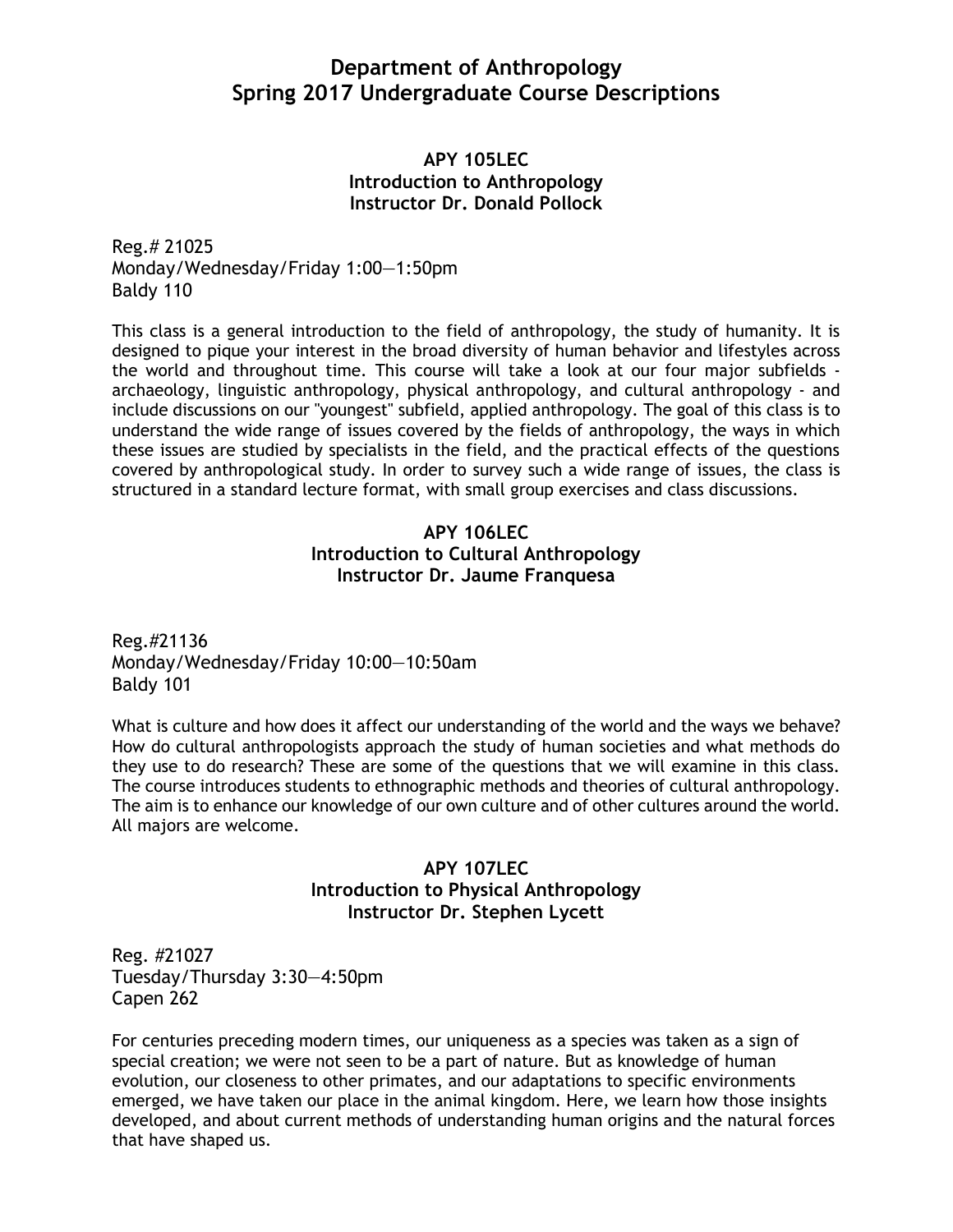### **APY 108LEC Introduction to Archaeology Instructor Dr. Timothy Chevral**

Reg. #21028 Tuesday/Thursday 12:30—1:50pm Cooke 121

This course is designed to provide the student with a general introduction to the field of archaeology, including the methods and techniques that archaeologists use to identify and investigate archaeological sites. The course will focus on some of the key issues in archaeology, from human evolution and origins of agriculture, to the beginning of the modern age, including examples from the Old World and the New World. Students will learn how archaeologists use material culture to construct interpretations of human behavior in the past.

## **APY 168LEC Myth & Religion in the Ancient World Instructor Dr. Roger Woodard**

Reg. #21198 Monday/Wednesday/Friday 1:00—1:50 pm

In this course, we will investigate mythic and religious traditions of ancient Greece and Rome. Our study of myth and religion will, however, be comparative in emphasis. We will thus have a twofold goal: (1) to encounter the Greco-Roman traditions themselves and (2) through our comparative investigations, to attempt to identify the mythic and religious traditions which the Greeks and especially the more conservative Romans inherited from their Indo-European ancestors. We will also turn our full gaze upon comparative materials, but even as we are engaged in discovering the mythic and religious traditions of the ancient Indic, Iranian Celtic, Germanic and Hittite cultures, we will continue to encounter new materials and motifs from Greece and Rome.

## **APY 248LEC Human Genetics Instructor Dr. Christine Duggleby**

Reg. #21052 Monday/Wednesday/Friday 12:00—12:50 pm Fillmore Academic Center 170

Examines contemporary human genetics relevant to families and society, including genetic diseases, family planning and demography, genetic counseling and prenatal diagnosis, genetic engineering, and genetics and the law. Provides students with sufficient understanding of contemporary human genetics to intelligently address these issues.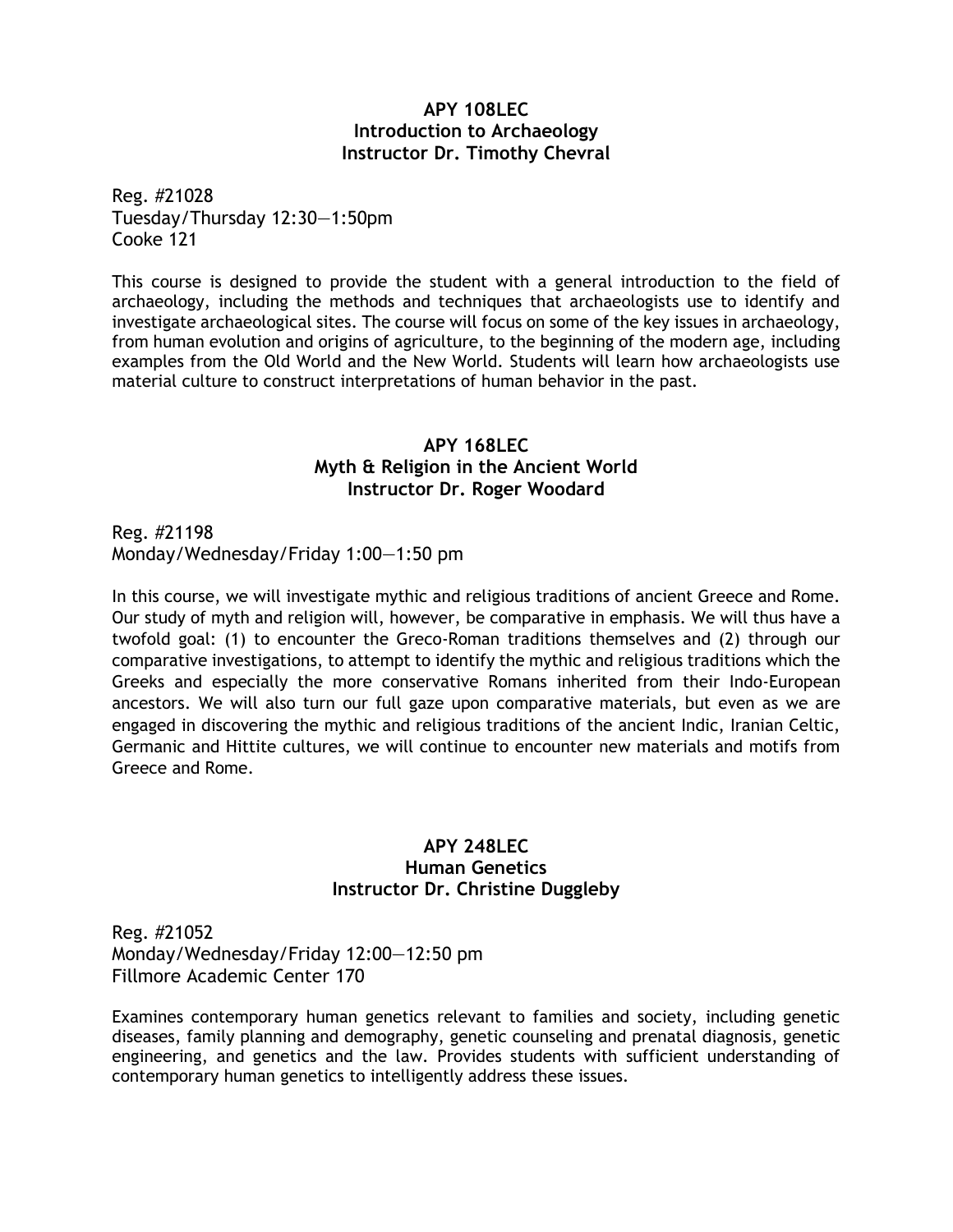## **APY 250LEC Topics: Prayer and Altered States Instructor Dr. Marla Segol**

Reg. #24050 Tuesday/Thursday 12:30—1:50pm Clemens 708

What is prayer and how does it work? How is it related to meditation and song? This course explores the phenomenology of prayer, meditation and religious music, their ritual function, and their effects on the brain, on personality, and community. We focus on Jewish sources, placing them in historical context and comparing them to those of other religions such as Hinduism and Christianity.

# **APY 323LEC Anthropology and Education Instructor Dr. Deborah Reed-Danahay**

Reg. #23382 Monday/Wednesday 3:30—4:50pm O'Brian 109

This course takes a global perspective on human teaching and learning in a variety of cultural contexts. We explore ethnographic methods in educational research and anthropological approaches to education in its widest sense, both in and out of schools. Such forms of socialization as apprenticeship and initiation will be discussed alongside of the formal educational institutions of North American and European nations. This course will also address the educational issues facing immigrants and minority populations in contemporary societies. Readings and discussion will emphasize research and practice. We will work with various qualitative methods, including autoethnography, and will also explore depictions of teachers and students in both ethnographic and feature films. Students interested in teaching careers, as well as Anthropology majors, will find this course useful. There are no prerequisites.

# **APY 330LEC Prehistory of Europe Instructor Jacob Brady**

Reg. #23481 Tuesday/Thursday 2:00—3:20pm Clemens 19

Examines European prehistory from the Paleolithic period through the formation of the earliest states in Europe.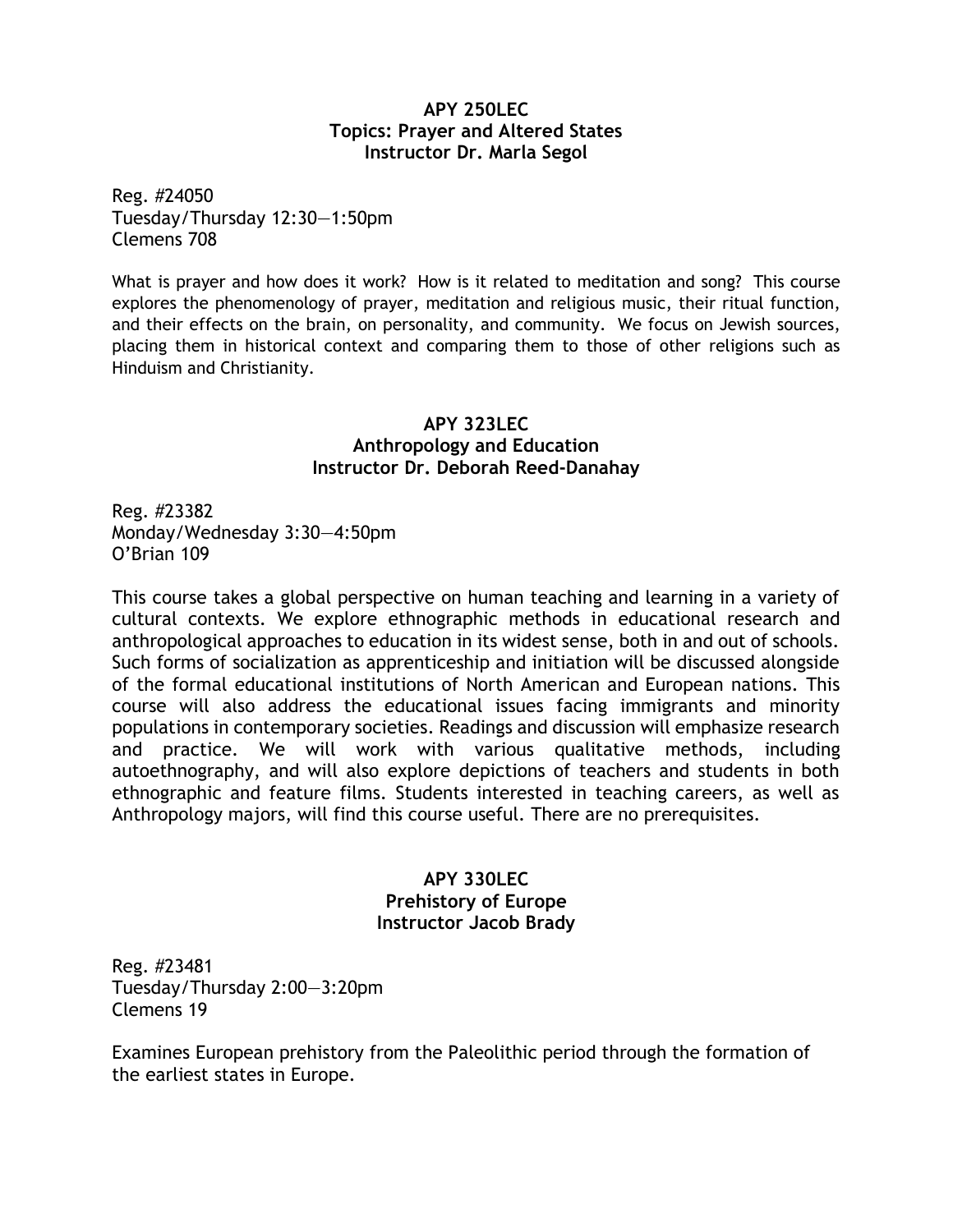#### **APY 345LEC Comparative Primate Anatomy Instructor Dr. Joyce Sirianni**

#### **APY 346LAB Dissections in Comparative Primate Anatomy Instructor Dr. Joyce Sirianni**

#### **APY 345LEC**

Reg.# 23385 Monday 3:30—6:10pm

All students must register for an APY 346 lab section. Once enrolled in a lab section department staff will force register students into the APY 345 lecture. Students must take both APY 345 and APY 346. In addition, there are 5 sections of APY 346 - please be sure to select "View All" in the blue box above the course listing to see all five sections of the lab. If you are having trouble enrolling in a section, try another section. Then contact Brittany Kenyon (bkenyon@buffalo.edu), Director, Comparative Primate Anatomy Laboratory, to assist you in enrolling for your preferred section (if space permits).

#### **Students are required to register for 1 lab section:**

#### **APY 346LAB**

Location: All labs take place in Spaulding Quad, Room 155

| LAB A | Monday, $9:00$ am $-12:50$ pm         | $(Reg. \#21064)$ |
|-------|---------------------------------------|------------------|
| LAB B | Tuesday, $1:00$ pm $-4:50$ pm         | $(Reg. \#21065)$ |
| LAB C | Wednesday, 1:00pm-4:50pm (Reg.#21067) |                  |
| LAB D | Thursday, $1:00$ pm $-4:50$ pm        | $(Reg. \#21068)$ |
| LAB E | Friday, $2:00$ pm $-5:50$ pm          | (Reg.#21069)     |

The lecture studies descriptive and functional primate anatomy, with relevance to the origin and adaptation of groups within the order of primates. The laboratory component covers basic primate gross anatomy learned by dissecting and making comparative observations of various species of primates.

## **APY 367LEC Mesoamerican Archaeology Instructor Kathryn Hudson**

Reg. #23479 Tuesday/Thursday 9:30—10:50am Fillmore Academic Center 354

Art, iconography, architecture and archaeology of ancient Mexico, Guatemala, and Belize; religious, political and economic development from its beginning, around 2000 BC to its decapitation by the Spaniards in 1521.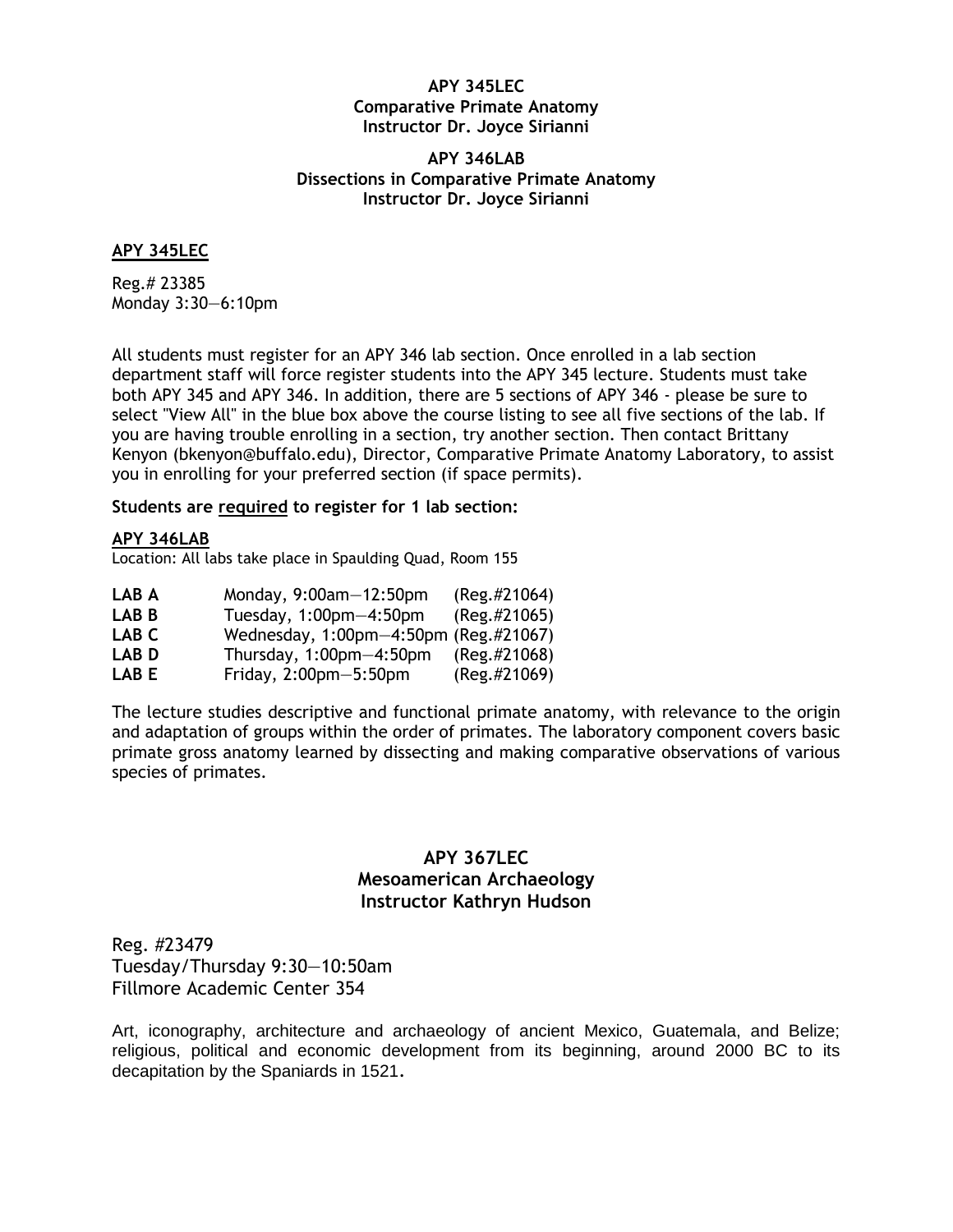#### **APY 369LEC Peoples and Cultures of Sub-Saharan Africa Instructor Dr. Phillips Stevens**

Reg.#23480 Monday/Wednesday/Friday 10:00—10:50am Clemens 06

Explores cultures of hunting, pastoral, and agricultural societies, including history, social structure, political and economic systems, religion, and aesthetics. Also considers the impact of colonialism, industrialization, urbanism, and political independence upon African societies and cultures.

#### **APY 393LEC Anthropology of Religion Instructor Dr. Phillips Stevens**

Reg. #23751 Monday/Wednesday/Friday 1:00—1:50pm Baldy 108

Religion has existed in all cultures of the world, and at all stages of recorded history—indeed, it seems as old as humanity; and it is an extremely powerful motivator of behavior. For these reasons alone its study is essential to anthropology. This course considers religion as a dynamic system which can't be fully understood without reference to its interrelationships with other cultural systems, as well as to the biology of the human practitioner. Specific topics include: the nature of belief and the concept of "supernatural"; types of supernatural agencies; types of religious practitioners; theories of religion; myth; ritual; divination; sacrifice; totemism; taboo; magic and sorcery; witchcraft; shamanism; religious altered states of consciousness: spirit possession, ecstasy, and simple trance; supernaturally-caused illness and religious-based healing; religion in cultural change; new religions, cults, and "the occult" today; and others. The course will be illustrated throughout with films, slides, videos, religious objects, etc.

## **APY 401LEC Theory in Anthropology Instructor Dr. Donald Pollock**

Reg. #23338 Tuesday/Thursday 12:30—1:50pm Baldy 108

Reviews the growth of anthropology as a scientific discipline. Analyzes in detail major anthropological approaches and theories.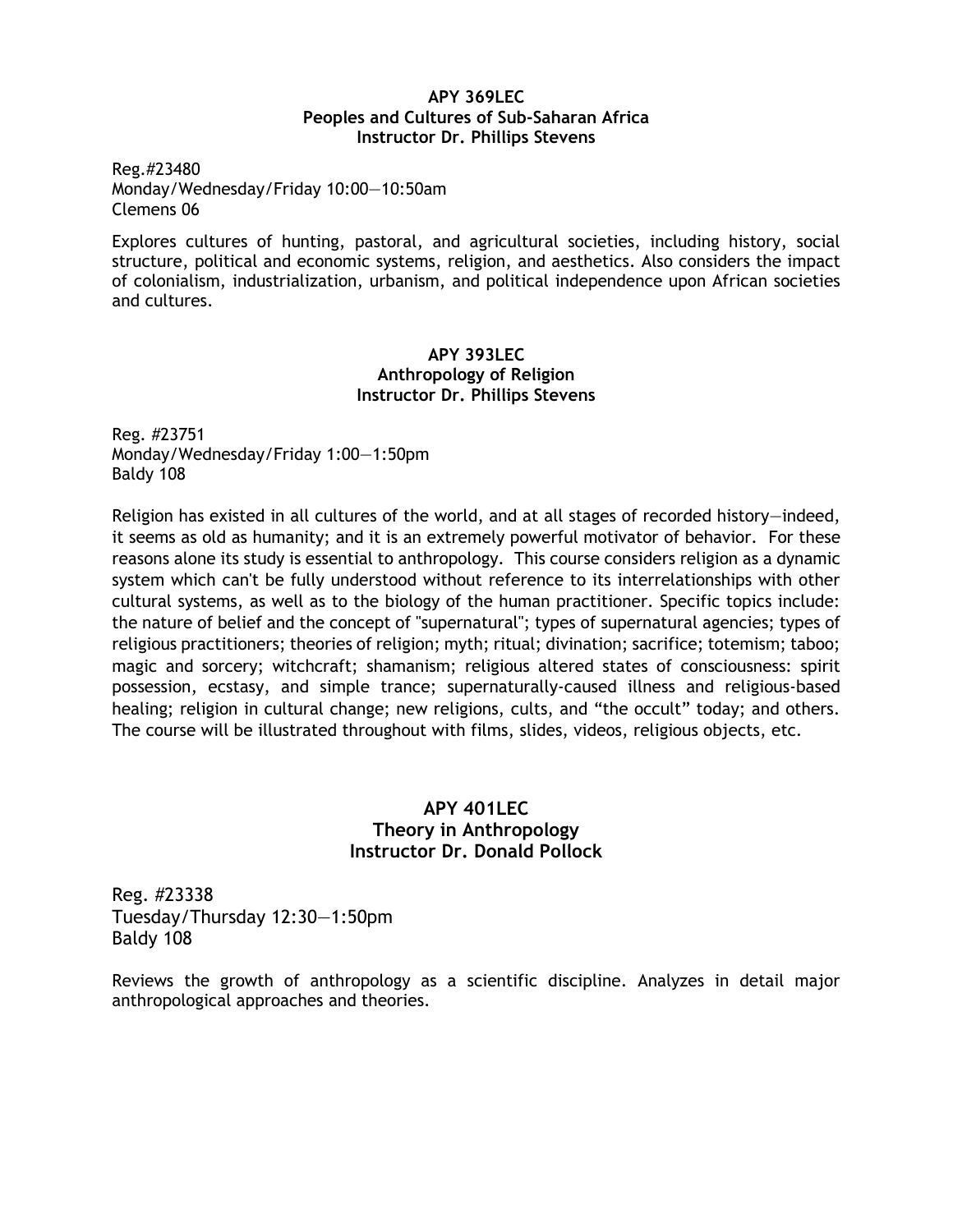#### **APY 414SEM Museum Management Instructor Dr. Peter Biehl**

Reg. #23484 Monday 9:30am—12:10pm Anderson Gallery

Museum and collection management and research are motivated by two things: a love of objects, and a fascination with the ways in which they speak about the past and the present. The care of artifacts cannot stop at identification, physical conservation, and exhibition. Research about museum and collection objects must be seen as part of a larger task: an exploration of the social and cultural significance of objects in relation to each other and to the people who made, used, and kept them as well as those who collected them. Conservation must include preservation of the information accompanying an object, information beyond provenance, or object type. Finally, curatorial research entails a critical awareness of our own culturally-bound responses to artifacts. This course prepares students for research in the museum environment, and for the challenge of developing meaning and value for those collections, in the context of the Cravens Collection, housed since March 2010 in the Anderson Gallery of the UB College of Arts and Sciences, where the course will be held. Each class integrates presentations, group work and discussion, case studies, and independent research. In addition, the instructor will facilitate visits from guest lecturers. At the end of the course, the students will curate together their own public exhibition of objects from the Cravens Collection, and will write up short narratives about the objects they have studied during the course. The narratives will then be included in an exhibition catalogue.

# **APY 443SEM Adv. Physical Anthropology Instructor Dr. Christine Duggleby**

Reg. #23387 Wednesday 2:00—4:40pm Spaulding 158

Topic: Genetics of Evolutionary Conflicts.

# **APY 494SEM Senior Seminar: Death and Dying Instructor Dr. Ana Mariella Bacigalupo**

Reg. #23474 Tuesday/Thursday 11:00—12:20pm Fillmore 354

In this course we will explore the interrelated social, cultural, medical, and political underpinnings of death and the way different communities have responded to it. Nineteenthcentury anthropologists speculated that the origin of religion was to be found in the puzzlement of early humans about what differentiates the living from the dead. Twentieth-century anthropologists interpreted death as a potential tear in the social fabric, requiring symbolic management for societal stability. We will explore the confusion about dying and death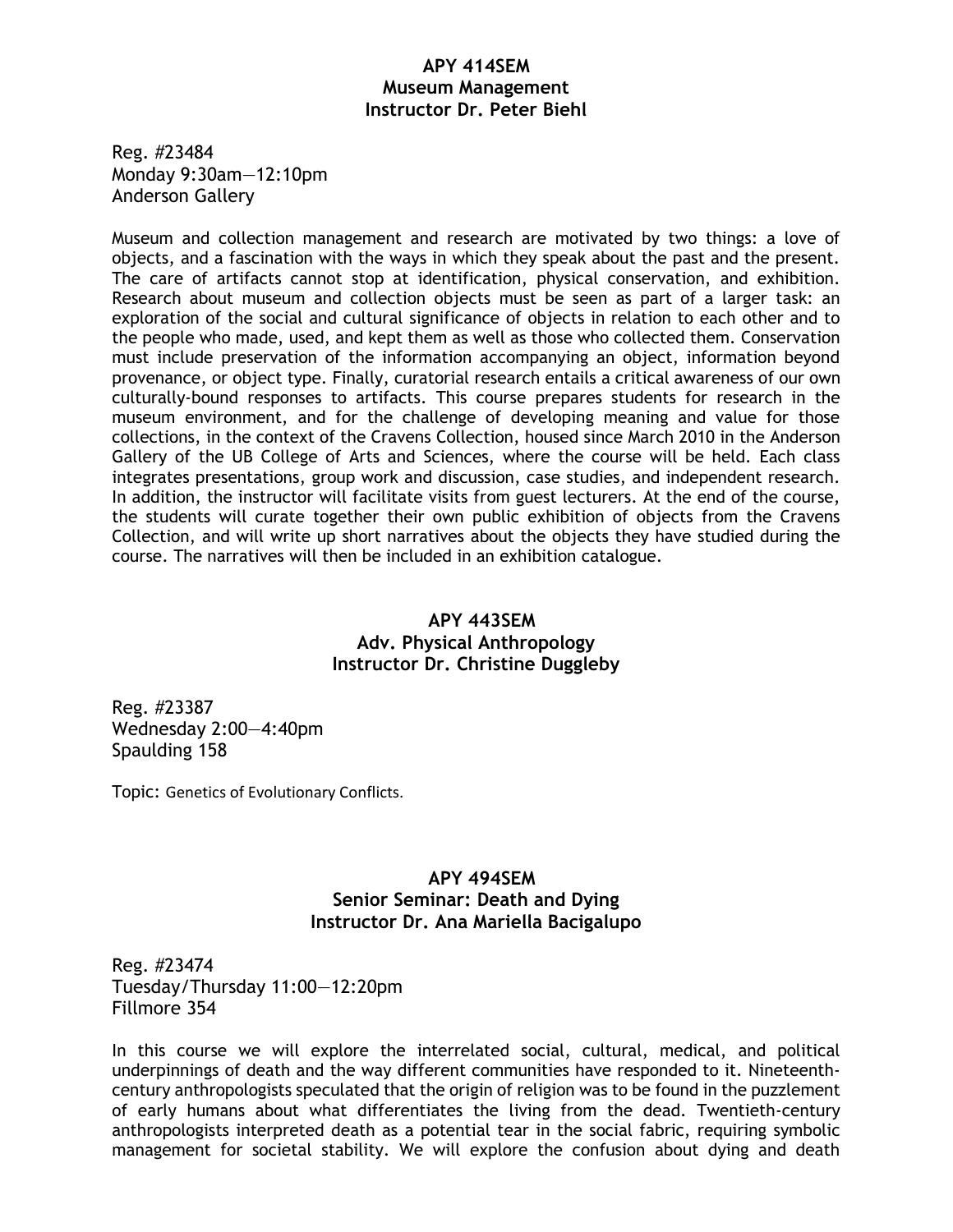resulting from experiences of rebirth and medical technologies that maintain people's lives through the body parts of cadavers. We will also analyze mourning, living in the wake, compassionate cannibalism, modern-day American care for the dying, and the politics of death.

## **APY 494SEM Senior Seminar: Cultural Evolution Instructor Dr. Stephen Lycett**

Reg. #22850 Wednesday 3:00-5:40pm Fillmore 354

Humans pass on and receive information, consciously and unconsciously, via social interaction. Some of this information manifests itself in the form of cultural traditions; for examples, artifacts spread over time and space or the languages we speak. Using a framework of social transmission theory, many anthropologists have increasingly turned to evolutionary theory and methodology to study cultural traditions in material artifacts, languages or other products of cultural transmission processes. This course enables students to explore the main theoretical and methodological aspects of using social transmission theory and cultural evolutionary principles to address human behavioral patterns. Case studies will be presented, which will highlight the broad range of data to which such approaches may be applied. We will consider a range of case studies from a diversity of chronological periods and geographic settings (including contemporary settings). We will also critically consider the concept of "culture," its presence (or otherwise) in animals other than humans, and what this may mean for the study of cultural phenomena. By the end of the course, students will have an understanding of both the theoretical and practical (methodological) tools involved in this type of work, and be able to conceive of how to apply them to their own work, across various aspects of anthropological research.

## **APY 494SEM**

### **Senior Seminar: Topics in Physical Anthropology Instructor Dr. Noreen von Cramon-Taubadel**

Reg. #23473 Thursday 3:00-5:40pm Fillmore Academic Center 354

This course offers an insight into some of the "big questions" facing evolutionary anthropologists today. Some of these questions have arisen relatively recently as a result of new fossil discoveries, while others are more long-standing but have been difficult to address for a variety of ethical, methodological and empirical reasons. We will tackle topics and debates across many different aspects of evolutionary anthropology including questions in human evolution, primatology, and modern human biology.